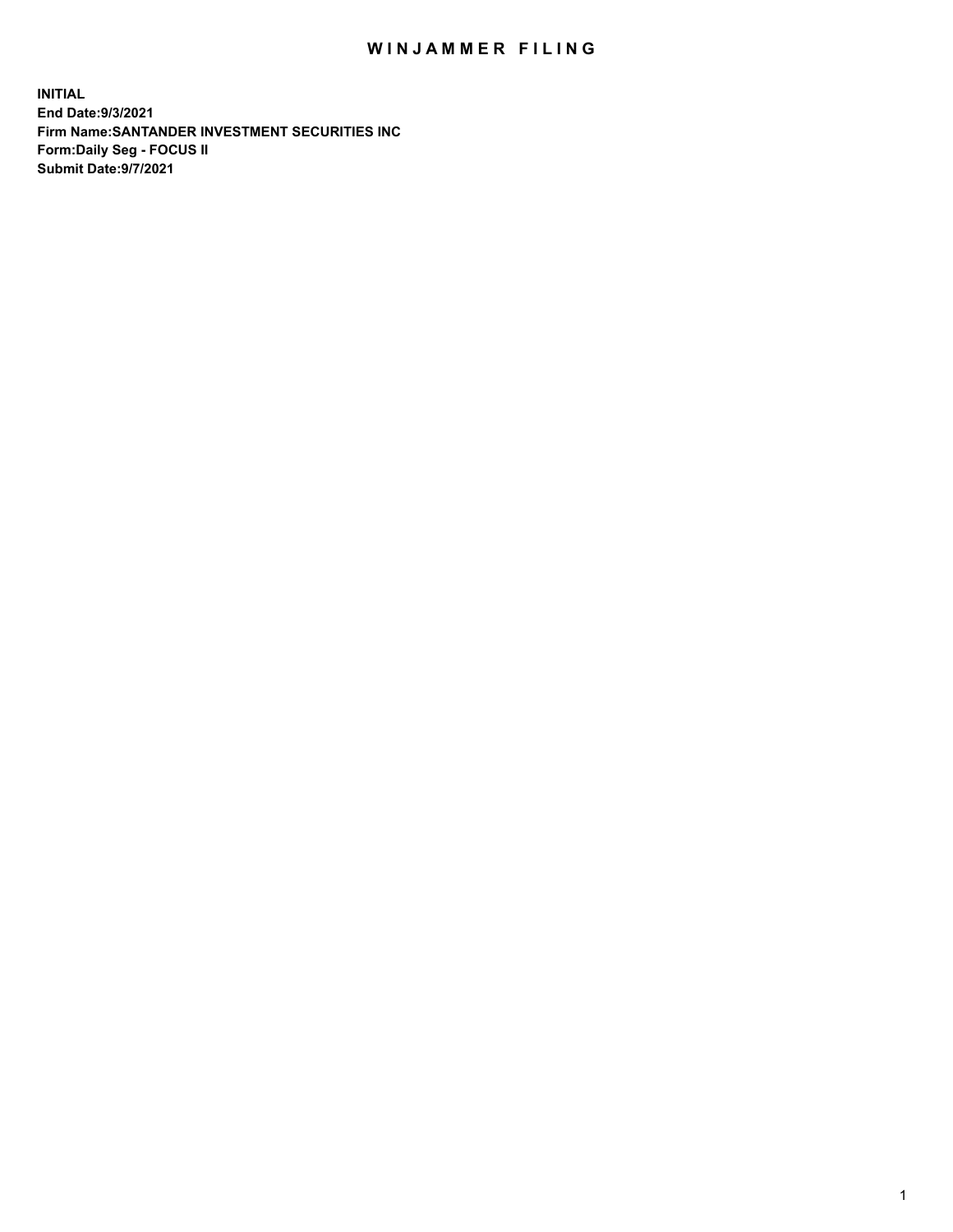**INITIAL End Date:9/3/2021 Firm Name:SANTANDER INVESTMENT SECURITIES INC Form:Daily Seg - FOCUS II Submit Date:9/7/2021 Daily Segregation - Cover Page**

| Name of Company                                                                   | <b>SANTANDER INVESTMENT</b>                |
|-----------------------------------------------------------------------------------|--------------------------------------------|
| <b>Contact Name</b>                                                               | <b>SECURITIES INC</b><br><b>Richard Ro</b> |
| <b>Contact Phone Number</b>                                                       | (212) 350-3662                             |
| <b>Contact Email Address</b>                                                      | richard.ro@santander.us                    |
| FCM's Customer Segregated Funds Residual Interest Target (choose one):            |                                            |
| a. Minimum dollar amount: ; or                                                    | 70,000,000                                 |
| b. Minimum percentage of customer segregated funds required:% ; or                | <u>0</u>                                   |
| c. Dollar amount range between: and; or                                           | 0 <sub>0</sub>                             |
| d. Percentage range of customer segregated funds required between:% and%.         | 0 <sub>0</sub>                             |
| FCM's Customer Secured Amount Funds Residual Interest Target (choose one):        |                                            |
| a. Minimum dollar amount: ; or                                                    | $\frac{\Omega}{\Omega}$                    |
| b. Minimum percentage of customer secured funds required:%; or                    |                                            |
| c. Dollar amount range between: and; or                                           | 0 <sub>0</sub>                             |
| d. Percentage range of customer secured funds required between: % and %.          | 0 <sub>0</sub>                             |
| FCM's Cleared Swaps Customer Collateral Residual Interest Target (choose one):    |                                            |
| a. Minimum dollar amount: ; or                                                    | $\overline{\mathbf{0}}$                    |
| b. Minimum percentage of cleared swaps customer collateral required:% ; or        | $\underline{\mathbf{0}}$                   |
| c. Dollar amount range between: and; or                                           | 0 <sub>0</sub>                             |
| d. Percentage range of cleared swaps customer collateral required between:% and%. | 0 <sub>0</sub>                             |

Attach supporting documents CH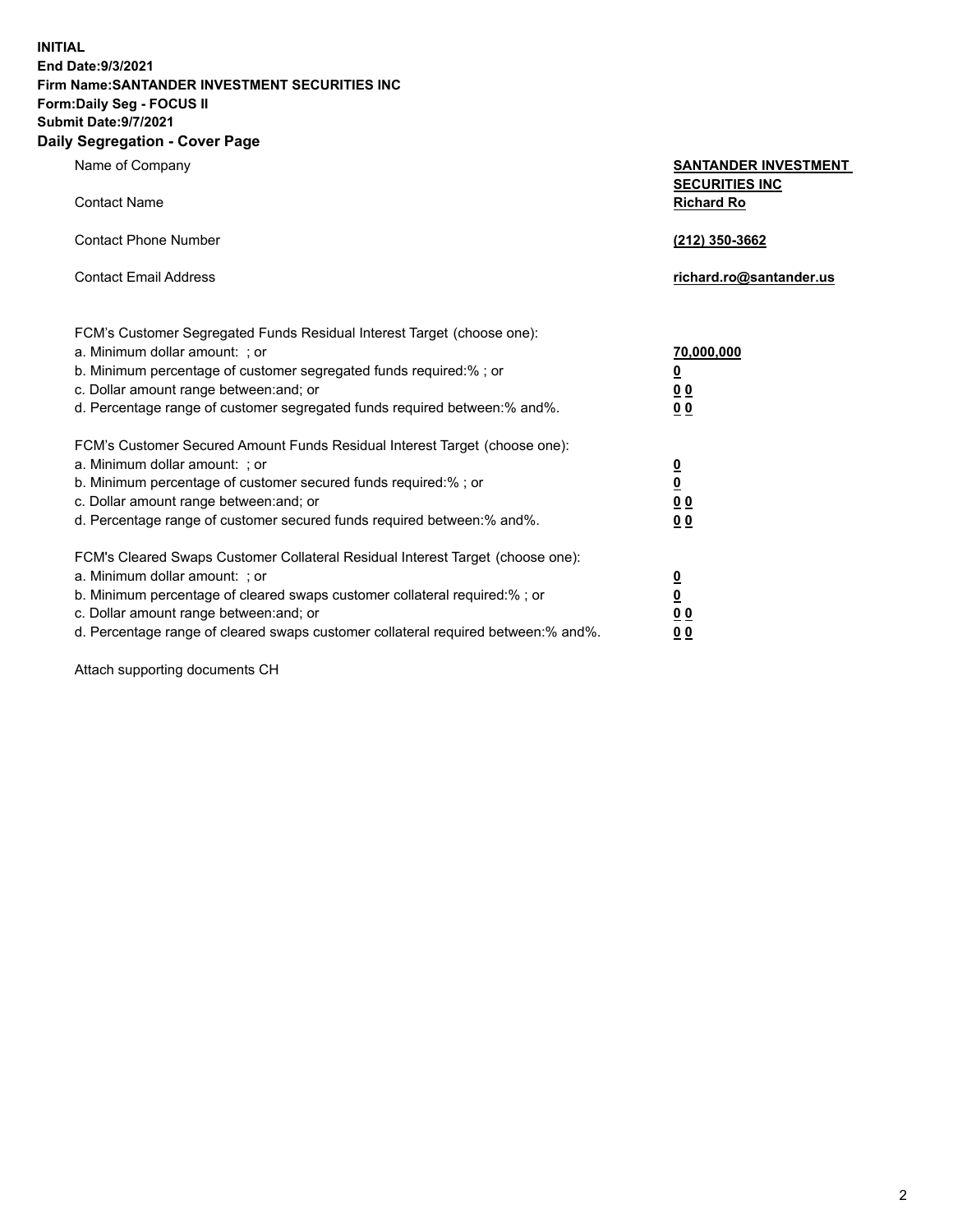## **INITIAL End Date:9/3/2021 Firm Name:SANTANDER INVESTMENT SECURITIES INC Form:Daily Seg - FOCUS II Submit Date:9/7/2021 Daily Segregation - Secured Amounts** Foreign Futures and Foreign Options Secured Amounts Amount required to be set aside pursuant to law, rule or regulation of a foreign government or a rule of a self-regulatory organization authorized thereunder 1. Net ledger balance - Foreign Futures and Foreign Option Trading - All Customers A. Cash **0** [7315]

|     |                                                                                             | ≃ ∟ ∽ ∙ ∽ ј       |
|-----|---------------------------------------------------------------------------------------------|-------------------|
|     | B. Securities (at market)                                                                   | $0$ [7317]        |
| 2.  | Net unrealized profit (loss) in open futures contracts traded on a foreign board of trade   | $0$ [7325]        |
| 3.  | Exchange traded options                                                                     |                   |
|     | a. Market value of open option contracts purchased on a foreign board of trade              | $0$ [7335]        |
|     | b. Market value of open contracts granted (sold) on a foreign board of trade                | $0$ [7337]        |
| 4.  | Net equity (deficit) (add lines 1. 2. and 3.)                                               | $0$ [7345]        |
| 5.  | Account liquidating to a deficit and account with a debit balances - gross amount           | $0$ [7351]        |
|     | Less: amount offset by customer owned securities                                            | 0 [7352] 0 [7354] |
| 6.  | Amount required to be set aside as the secured amount - Net Liquidating Equity              | $0$ [7355]        |
|     | Method (add lines 4 and 5)                                                                  |                   |
| 7.  | Greater of amount required to be set aside pursuant to foreign jurisdiction (above) or line | $0$ [7360]        |
|     | 6.                                                                                          |                   |
|     | FUNDS DEPOSITED IN SEPARATE REGULATION 30.7 ACCOUNTS                                        |                   |
| 1.  | Cash in banks                                                                               |                   |
|     | A. Banks located in the United States                                                       | $0$ [7500]        |
|     | B. Other banks qualified under Regulation 30.7                                              | 0 [7520] 0 [7530] |
| 2.  | Securities                                                                                  |                   |
|     | A. In safekeeping with banks located in the United States                                   | $0$ [7540]        |
|     | B. In safekeeping with other banks qualified under Regulation 30.7                          | 0 [7560] 0 [7570] |
| 3.  | Equities with registered futures commission merchants                                       |                   |
|     | A. Cash                                                                                     | $0$ [7580]        |
|     | <b>B.</b> Securities                                                                        | $0$ [7590]        |
|     | C. Unrealized gain (loss) on open futures contracts                                         | $0$ [7600]        |
|     | D. Value of long option contracts                                                           | $0$ [7610]        |
|     | E. Value of short option contracts                                                          | 0 [7615] 0 [7620] |
| 4.  | Amounts held by clearing organizations of foreign boards of trade                           |                   |
|     | A. Cash                                                                                     | $0$ [7640]        |
|     | <b>B.</b> Securities                                                                        | $0$ [7650]        |
|     | C. Amount due to (from) clearing organization - daily variation                             | $0$ [7660]        |
|     | D. Value of long option contracts                                                           | $0$ [7670]        |
|     | E. Value of short option contracts                                                          | 0 [7675] 0 [7680] |
| 5.  | Amounts held by members of foreign boards of trade                                          |                   |
|     | A. Cash                                                                                     | $0$ [7700]        |
|     | <b>B.</b> Securities                                                                        | $0$ [7710]        |
|     | C. Unrealized gain (loss) on open futures contracts                                         | $0$ [7720]        |
|     | D. Value of long option contracts                                                           | $0$ [7730]        |
|     | E. Value of short option contracts                                                          | 0 [7735] 0 [7740] |
| 6.  | Amounts with other depositories designated by a foreign board of trade                      | $0$ [7760]        |
| 7.  | Segregated funds on hand                                                                    | $0$ [7765]        |
| 8.  | Total funds in separate section 30.7 accounts                                               | $0$ [7770]        |
| 9.  | Excess (deficiency) Set Aside for Secured Amount (subtract line 7 Secured Statement         | $0$ [7380]        |
|     | Page 1 from Line 8)                                                                         |                   |
| 10. | Management Target Amount for Excess funds in separate section 30.7 accounts                 | $0$ [7780]        |
| 11. | Excess (deficiency) funds in separate 30.7 accounts over (under) Management Target          | $0$ [7785]        |

**0** [7305]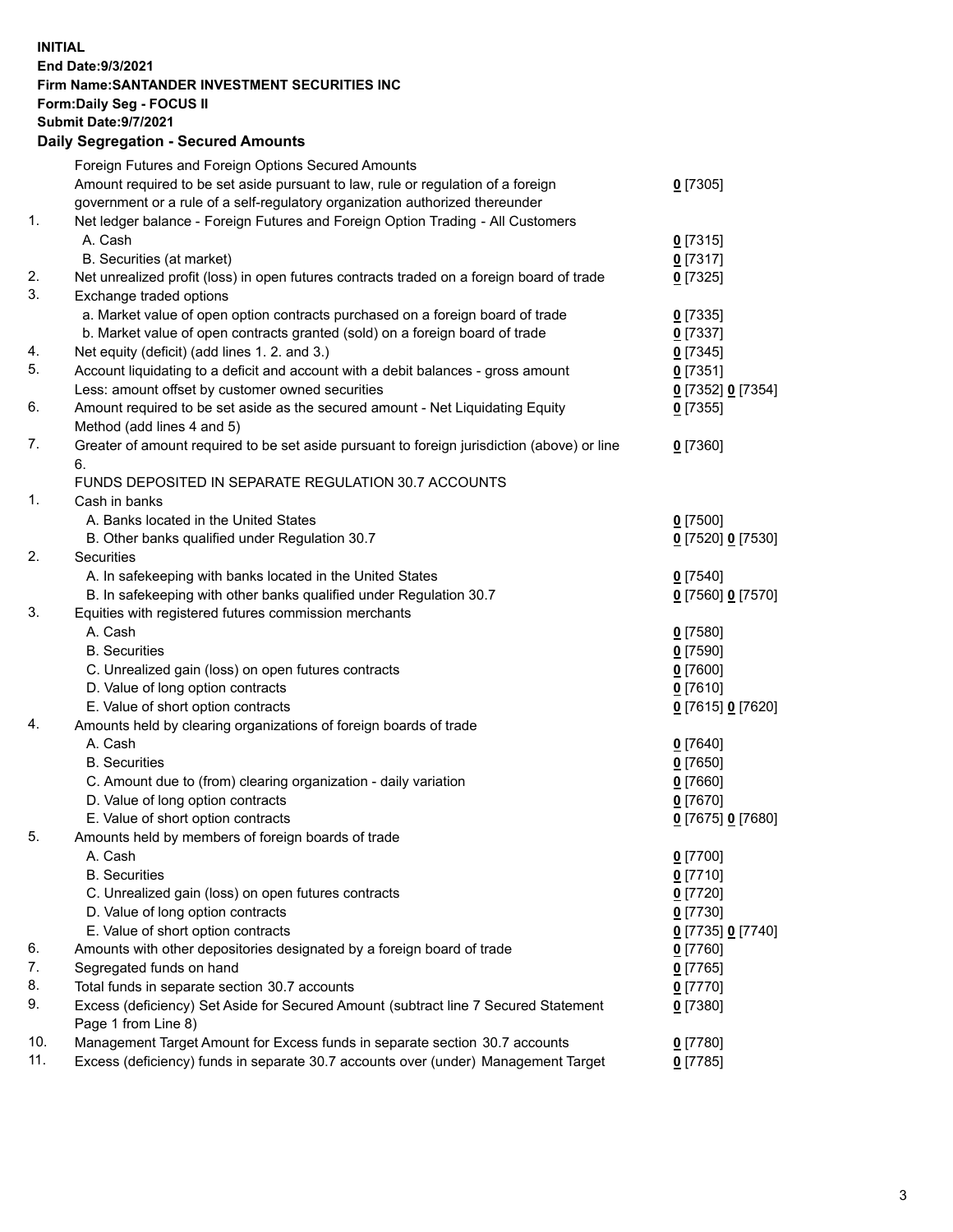| <b>INITIAL</b> |                                                                                            |                      |  |  |  |  |
|----------------|--------------------------------------------------------------------------------------------|----------------------|--|--|--|--|
|                | End Date: 9/3/2021                                                                         |                      |  |  |  |  |
|                | Firm Name: SANTANDER INVESTMENT SECURITIES INC                                             |                      |  |  |  |  |
|                | <b>Form:Daily Seg - FOCUS II</b>                                                           |                      |  |  |  |  |
|                | <b>Submit Date: 9/7/2021</b>                                                               |                      |  |  |  |  |
|                | Daily Segregation - Segregation Statement                                                  |                      |  |  |  |  |
|                | SEGREGATION REQUIREMENTS(Section 4d(2) of the CEAct)                                       |                      |  |  |  |  |
| 1.             | Net ledger balance                                                                         |                      |  |  |  |  |
|                | A. Cash                                                                                    | 1,914,122,773 [7010] |  |  |  |  |
|                | B. Securities (at market)                                                                  | $0$ [7020]           |  |  |  |  |
| 2.             | Net unrealized profit (loss) in open futures contracts traded on a contract market         | 245,472,740 [7030]   |  |  |  |  |
| 3.             | Exchange traded options                                                                    |                      |  |  |  |  |
|                | A. Add market value of open option contracts purchased on a contract market                | 27,147,136 [7032]    |  |  |  |  |
|                | B. Deduct market value of open option contracts granted (sold) on a contract market        | -48,185,543 [7033]   |  |  |  |  |
| 4.             | Net equity (deficit) (add lines 1, 2 and 3)                                                | 2,138,557,106 [7040] |  |  |  |  |
| 5.             | Accounts liquidating to a deficit and accounts with                                        |                      |  |  |  |  |
|                | debit balances - gross amount                                                              | $0$ [7045]           |  |  |  |  |
|                | Less: amount offset by customer securities                                                 | 0 [7047] 0 [7050]    |  |  |  |  |
| 6.             | Amount required to be segregated (add lines 4 and 5)                                       | 2,138,557,106 [7060] |  |  |  |  |
|                | FUNDS IN SEGREGATED ACCOUNTS                                                               |                      |  |  |  |  |
| 7.             | Deposited in segregated funds bank accounts                                                |                      |  |  |  |  |
|                | A. Cash                                                                                    | 303,075,668 [7070]   |  |  |  |  |
|                | B. Securities representing investments of customers' funds (at market)                     | $0$ [7080]           |  |  |  |  |
|                | C. Securities held for particular customers or option customers in lieu of cash (at        | $0$ [7090]           |  |  |  |  |
|                | market)                                                                                    |                      |  |  |  |  |
| 8.             | Margins on deposit with derivatives clearing organizations of contract markets             |                      |  |  |  |  |
|                | A. Cash                                                                                    | 1,907,916,084 [7100] |  |  |  |  |
|                | B. Securities representing investments of customers' funds (at market)                     | $0$ [7110]           |  |  |  |  |
|                | C. Securities held for particular customers or option customers in lieu of cash (at        | $0$ [7120]           |  |  |  |  |
| 9.             | market)<br>Net settlement from (to) derivatives clearing organizations of contract markets | 20,324,265 [7130]    |  |  |  |  |
| 10.            | Exchange traded options                                                                    |                      |  |  |  |  |
|                | A. Value of open long option contracts                                                     | 27,147,136 [7132]    |  |  |  |  |
|                | B. Value of open short option contracts                                                    | -48,185,543 [7133]   |  |  |  |  |
| 11.            | Net equities with other FCMs                                                               |                      |  |  |  |  |
|                | A. Net liquidating equity                                                                  | $0$ [7140]           |  |  |  |  |
|                | B. Securities representing investments of customers' funds (at market)                     | $0$ [7160]           |  |  |  |  |
|                | C. Securities held for particular customers or option customers in lieu of cash (at        | $0$ [7170]           |  |  |  |  |
|                | market)                                                                                    |                      |  |  |  |  |
| 12.            | Segregated funds on hand                                                                   | $0$ [7150]           |  |  |  |  |
| 13.            | Total amount in segregation (add lines 7 through 12)                                       | 2,210,277,610 [7180] |  |  |  |  |
| 14.            | Excess (deficiency) funds in segregation (subtract line 6 from line 13)                    | 71,720,504 [7190]    |  |  |  |  |
| 15.            | Management Target Amount for Excess funds in segregation                                   | 70,000,000 [7194]    |  |  |  |  |
| 16.            | Excess (deficiency) funds in segregation over (under) Management Target Amount             | 1,720,504 [7198]     |  |  |  |  |
|                | <b>Excess</b>                                                                              |                      |  |  |  |  |